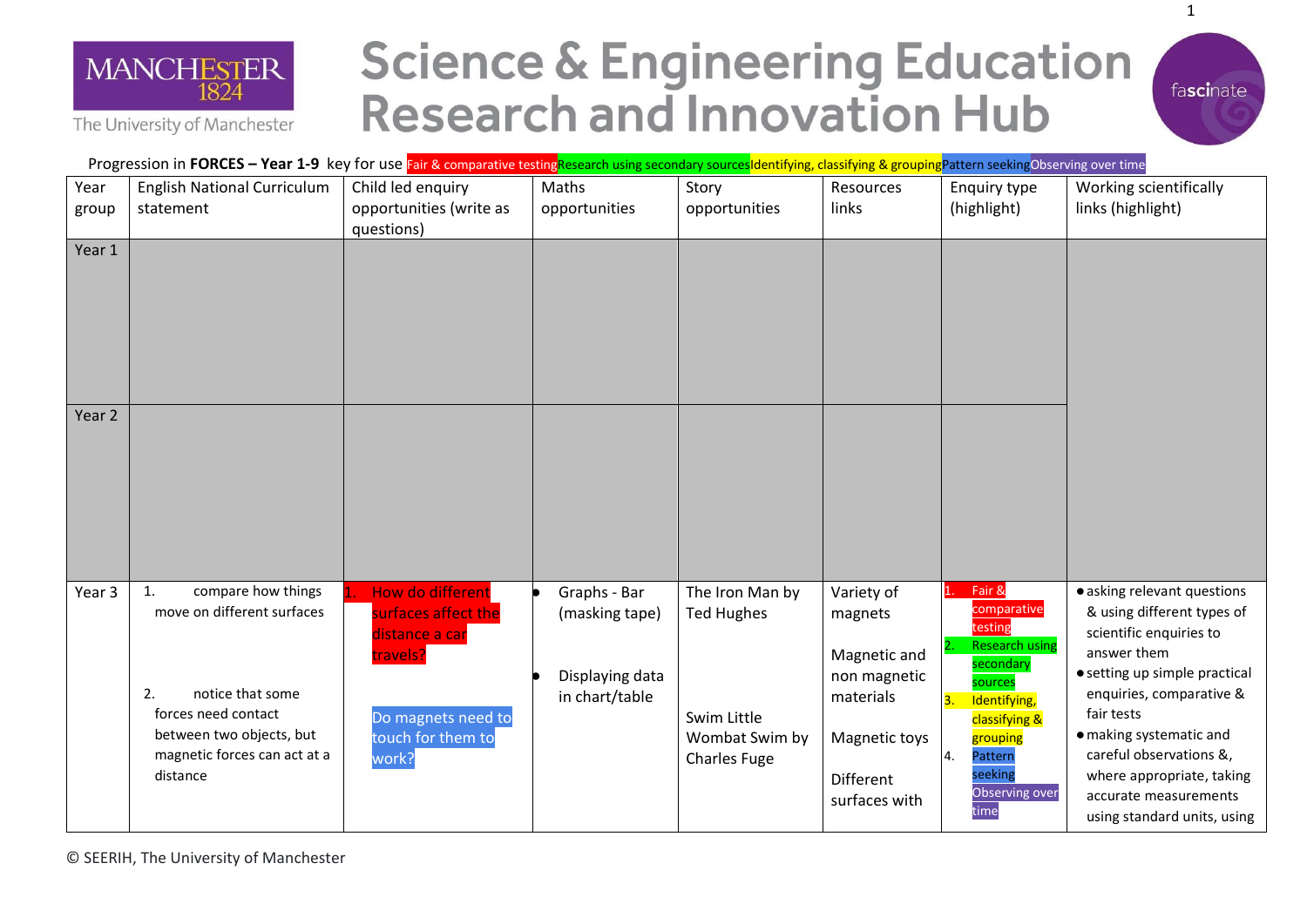|        | 3.<br>observe how magnets<br>attract or repel each other<br>and attract some materials<br>and not others<br>compare and group<br>4.<br>together a variety of<br>everyday materials on the<br>basis of whether they are<br>attracted to a magnet, and | Which ends of the<br>magnet<br>attract/repel?<br>4. Are all materials<br>magnetic? |  | different<br>frictions | a range of equipment,<br>including thermometers &<br>data loggers<br>· gathering, recording,<br>classifying and presenting<br>data in a variety of ways to<br>help in answering<br>questions<br>• recording findings using<br>simple scientific language, |
|--------|------------------------------------------------------------------------------------------------------------------------------------------------------------------------------------------------------------------------------------------------------|------------------------------------------------------------------------------------|--|------------------------|-----------------------------------------------------------------------------------------------------------------------------------------------------------------------------------------------------------------------------------------------------------|
|        | identify some magnetic<br>materials<br>5.<br>describe magnets as<br>having two poles                                                                                                                                                                 | 5. Are magnets the<br>same all the way<br>through?                                 |  |                        | drawings, labelled<br>diagrams, keys, bar charts,<br>& tables<br>• reporting on findings from<br>enquiries, including oral &<br>written explanations,<br>displays or presentations<br>of results & conclusions                                            |
| Year 4 | 6. predict whether two<br>magnets will attract or repel<br>each other, depending on<br>which poles are facing.                                                                                                                                       | 6. Which ends of a<br>magnet attract/repel?                                        |  |                        | · using results to draw<br>simple conclusions, make<br>predictions for new values,<br>suggest improvements &<br>raise further questions<br>· identifying differences,<br>similarities or changes                                                          |
|        |                                                                                                                                                                                                                                                      |                                                                                    |  |                        | related to simple scientific<br>ideas and processes<br>• using straightforward<br>scientific evidence to<br>answer questions or to<br>support their findings.                                                                                             |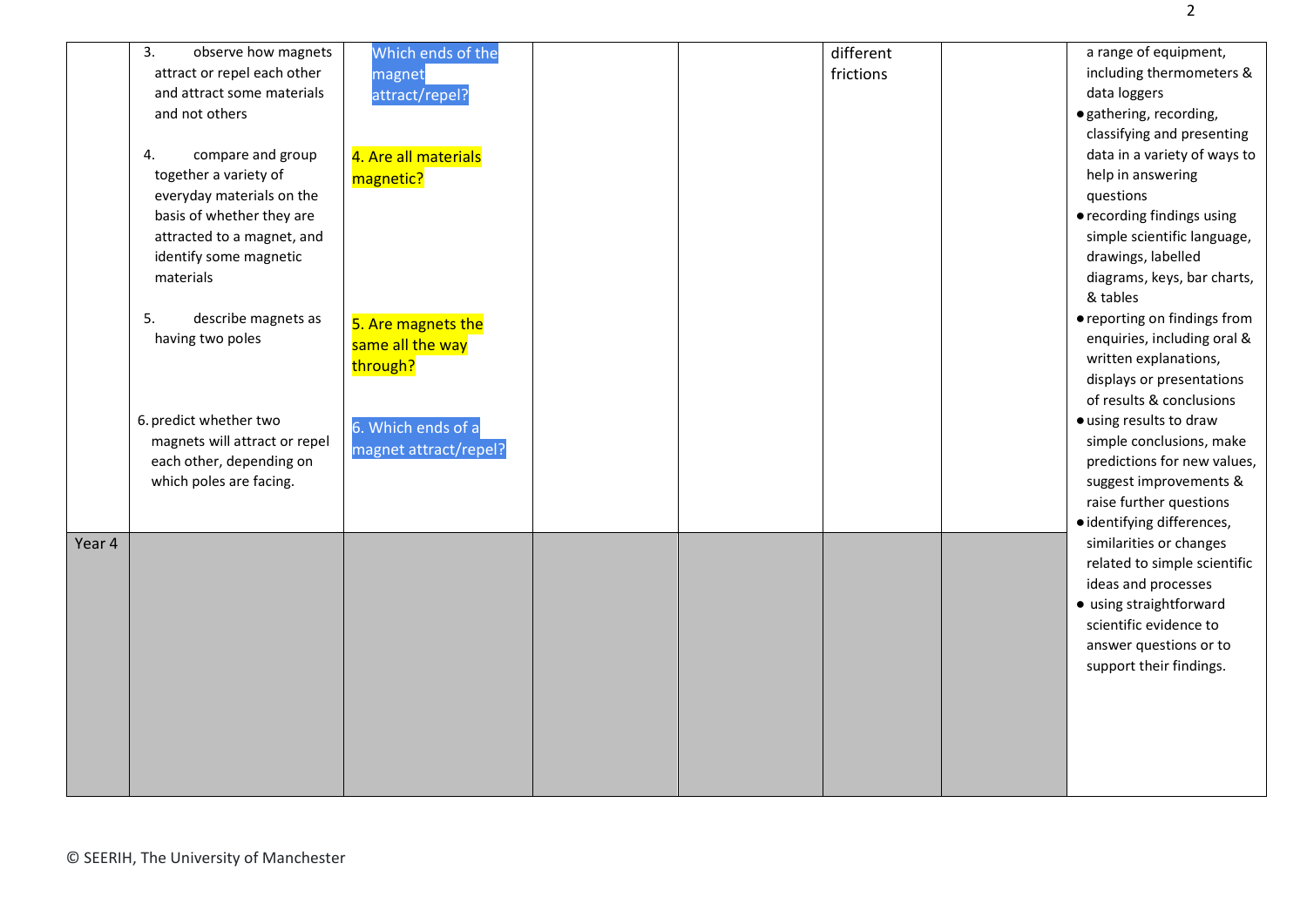| Year 5 | 7. explain that unsupported<br>objects fall towards the<br>Earth because of the force<br>of gravity acting between<br>the Earth and the falling<br>object<br>8. identify the effects of air<br>resistance, water resistance<br>and friction, that act<br>between moving surfaces<br>9. recognise that some<br>mechanisms, including<br>levers, pulleys and gears,<br>allow a smaller force to<br>have a greater effect. | How does the size if<br>an object affect the<br>rate it falls at?<br>How do the planets in<br>the solar system<br>differ?<br>What size wing<br><b>CO</b><br>makes the best paper<br>sycamore helicopter?<br>What is the best<br>material to make a<br>parachute out of?<br>Does the length of a<br>lever effect the size<br>of a force produced<br>(making a<br>shaduf/trabuchte)?<br>Where do you find<br>gears in the real<br>world? | Drawing<br>graphs/charts<br>Measuring<br>distance, time,<br>force | The Tin Snail by<br>Cameron<br>McAllister | Stopwatch<br>Variety of<br>items to drop<br>Paper<br>helicopters<br>Levers, gears<br>and pulleys<br>Mini kites | Fair &<br>comparative<br>testing<br><b>Research using</b><br>secondary<br>sources<br>Identifying,<br>3.<br>classifying &<br>grouping<br>Pattern<br>4.<br>seeking<br>Observing over<br>time | · planning different types of<br>scientific enquiries to<br>answer questions,<br>including recognising and<br>controlling variables<br>where necessary<br>• taking measurements,<br>using a range of scientific<br>equipment, with<br>increasing accuracy and<br>precision, taking repeat<br>readings when<br>appropriate<br>• recording data and results<br>of increasing complexity<br>using scientific diagrams<br>and labels, classification<br>keys, tables, scatter<br>graphs, bar and line<br>graphs<br>• using test results to make<br>predictions to set up<br>further comparative and<br>fair tests<br>• reporting and presenting<br>findings from enquiries,<br>including conclusions,<br>causal relationships and<br>explanations of and<br>degree of trust in results,<br>in oral and written forms<br>such as displays and other |
|--------|-------------------------------------------------------------------------------------------------------------------------------------------------------------------------------------------------------------------------------------------------------------------------------------------------------------------------------------------------------------------------------------------------------------------------|----------------------------------------------------------------------------------------------------------------------------------------------------------------------------------------------------------------------------------------------------------------------------------------------------------------------------------------------------------------------------------------------------------------------------------------|-------------------------------------------------------------------|-------------------------------------------|----------------------------------------------------------------------------------------------------------------|--------------------------------------------------------------------------------------------------------------------------------------------------------------------------------------------|------------------------------------------------------------------------------------------------------------------------------------------------------------------------------------------------------------------------------------------------------------------------------------------------------------------------------------------------------------------------------------------------------------------------------------------------------------------------------------------------------------------------------------------------------------------------------------------------------------------------------------------------------------------------------------------------------------------------------------------------------------------------------------------------------------------------------------------------|
| Year 6 |                                                                                                                                                                                                                                                                                                                                                                                                                         |                                                                                                                                                                                                                                                                                                                                                                                                                                        |                                                                   |                                           |                                                                                                                |                                                                                                                                                                                            | presentations<br>· identifying scientific<br>evidence that has been<br>used to support or refute<br>ideas or arguments.                                                                                                                                                                                                                                                                                                                                                                                                                                                                                                                                                                                                                                                                                                                        |
|        |                                                                                                                                                                                                                                                                                                                                                                                                                         |                                                                                                                                                                                                                                                                                                                                                                                                                                        |                                                                   |                                           |                                                                                                                |                                                                                                                                                                                            |                                                                                                                                                                                                                                                                                                                                                                                                                                                                                                                                                                                                                                                                                                                                                                                                                                                |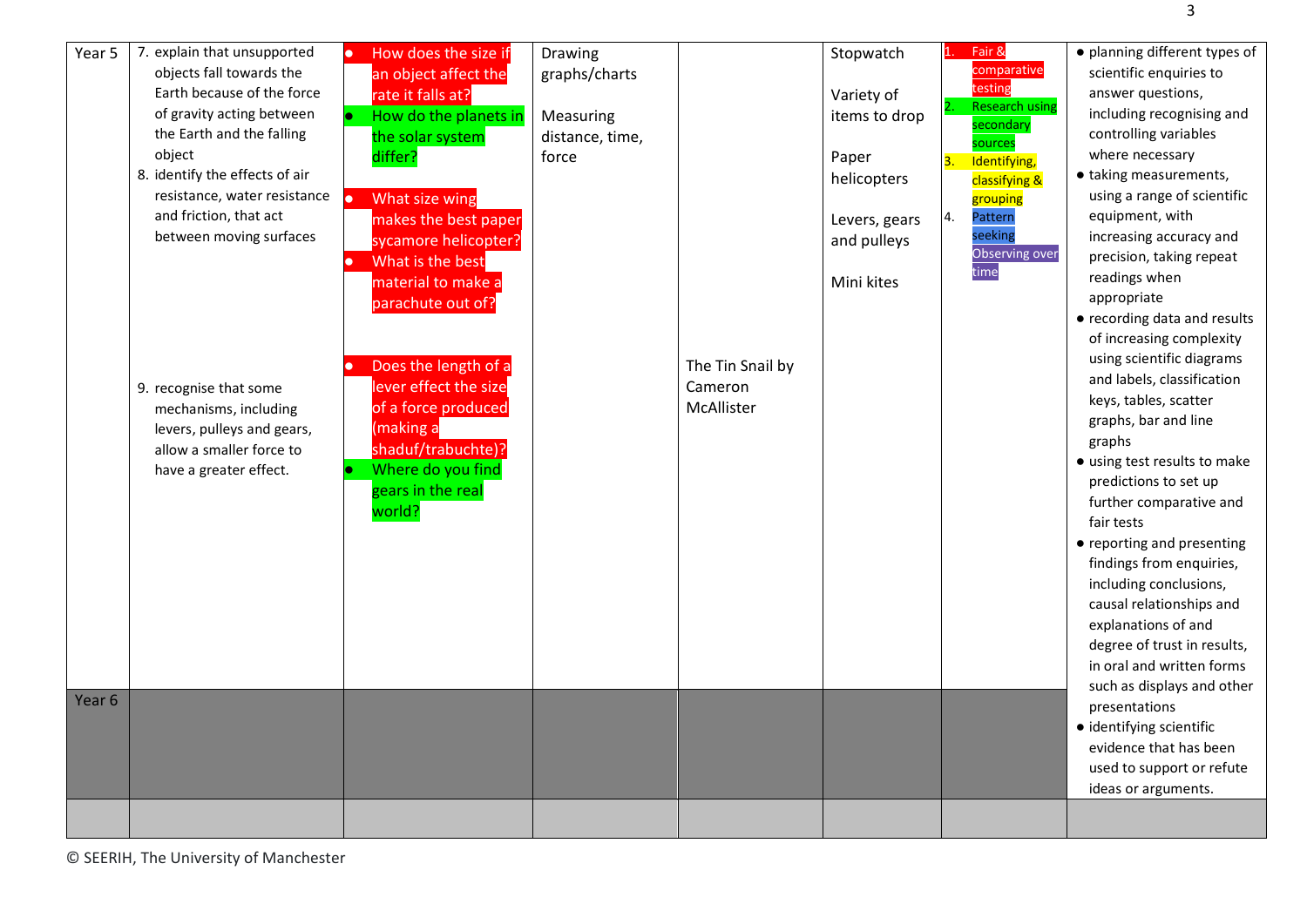objectivity and concern for accuracy, precision, repeatability and reproducibility

4

- understand that scientific methods and theories develop as earlier explanations are modified to take account of new evidence and ideas, together with the importance of publishing results and peer review
- **Experimental skills and**
- ask questions and develop a line of enquiry based on observations of the real world, alongside prior knowledge and experience
- make predictions using scientific knowledge and understanding
- select, plan and carry out the most appropriate types of scientific enquiries to test predictions, including identifying independent, dependent and control variables, where appropriate ● use appropriate techniques, apparatus,

| • use appropriate      |
|------------------------|
| techniques, apparatus, |
| and materials during   |
|                        |



© SEERIH, The University of Manchester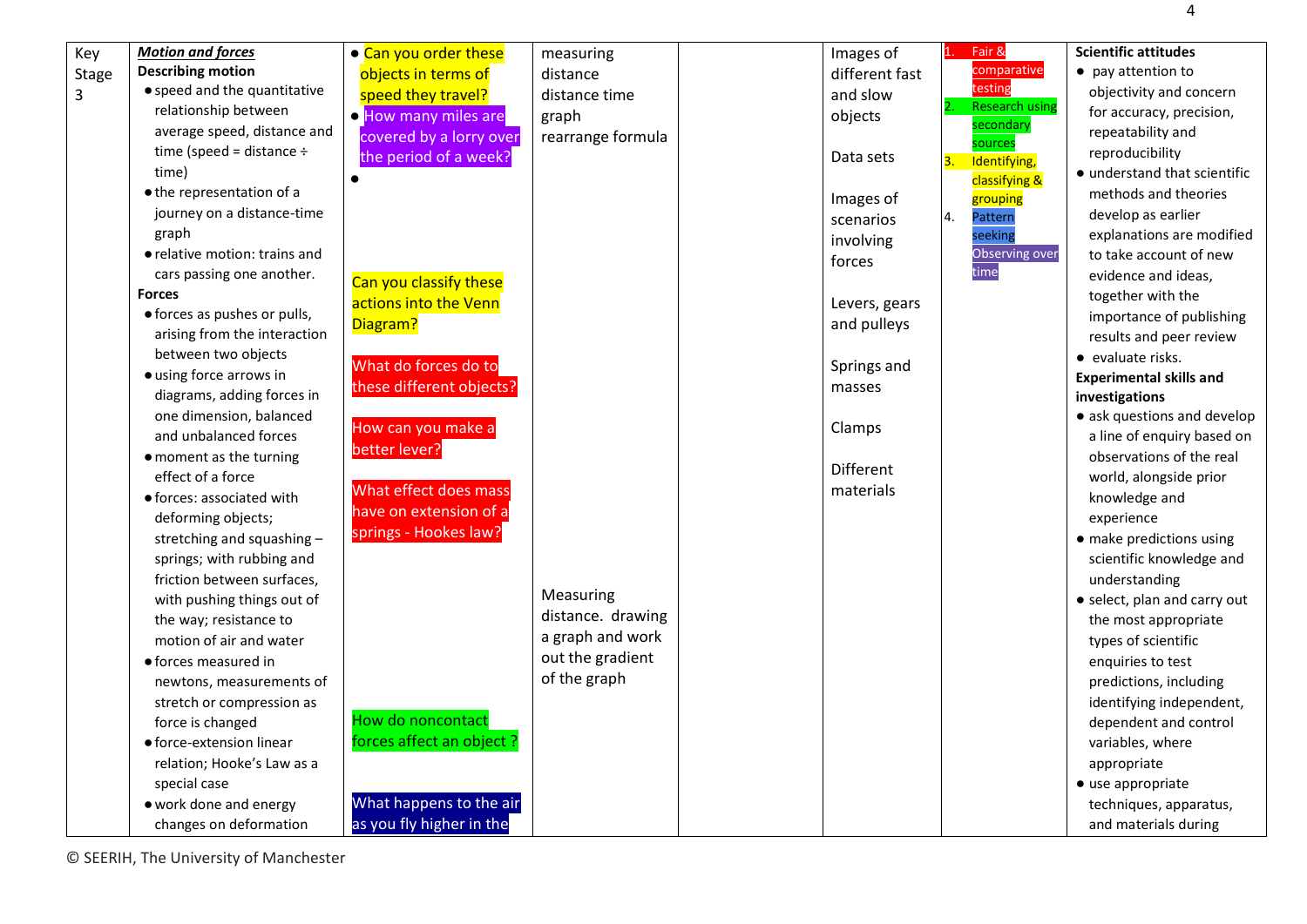| • non-contact forces: gravity | plane OR climb higher       |              | fieldwork and laboratory       |
|-------------------------------|-----------------------------|--------------|--------------------------------|
| forces acting at a distance   | up a mountain?              |              | work, paying attention to      |
| on Earth and in space,        |                             |              | health and safety              |
| forces between magnets        | Do these objects float /    |              | • make and record              |
| and forces due to static      | sink?                       |              | observations and               |
| electricity.                  |                             |              | measurements using a           |
| <b>Pressure in fluids</b>     |                             |              | range of methods for           |
| · atmospheric pressure,       | How does pressure           |              | different investigations;      |
| decreases with increase of    | change with surface         |              | and evaluate the reliability   |
| height as weight of air       | area - if force is kept the |              | of methods and suggest         |
| above decreases with height   | same?                       |              | possible improvements          |
| · pressure in liquids,        |                             |              | • apply sampling               |
| increasing with depth;        |                             |              | techniques.                    |
| upthrust effects, floating    |                             |              | <b>Analysis and evaluation</b> |
| and sinking                   |                             |              | • apply mathematical           |
| • pressure measured by ratio  |                             |              | concepts and calculate         |
| of force over area - acting   | What materials make         |              | results                        |
| normal to any surface.        |                             |              | • present observations and     |
| <b>Balanced forces</b>        | the best rock climbing      |              | data using appropriate         |
| • opposing forces and         | shoes ?                     |              | methods, including tables      |
| equilibrium: weight held by   |                             |              | and graphs                     |
| stretched spring or           |                             |              | • interpret observations and   |
| supported on a compressed     |                             |              | data, including identifying    |
| surface.                      |                             |              | patterns and using             |
| <b>Forces and motion</b>      |                             |              | observations,                  |
| • forces being needed to      |                             |              | measurements and data          |
| cause objects to stop or      | What effect does the        |              | to draw conclusions            |
| start moving, or to change    | number of `rubs` have       |              | • present reasoned             |
| their speed or direction of   | on the strength of          |              | explanations, including        |
| motion (qualitative only)     | electro-static              |              | explaining data in relation    |
| • change depending on         | attraction?                 |              | to predictions and             |
| direction of force and its    |                             |              | hypotheses                     |
| size.                         |                             |              | • evaluate data, showing       |
| <b>Electricity &amp;</b>      |                             |              | awareness of potential         |
| electromagnetism              |                             |              | sources of random and          |
| <b>Static electricity</b>     |                             |              | systematic error               |
| • separation of positive or   |                             | BBC clips -  | · identify further questions   |
| negative charges when         |                             | ballerina vs | arising from their results.    |
| objects are rubbed            |                             | tank         | <b>Measurement</b>             |